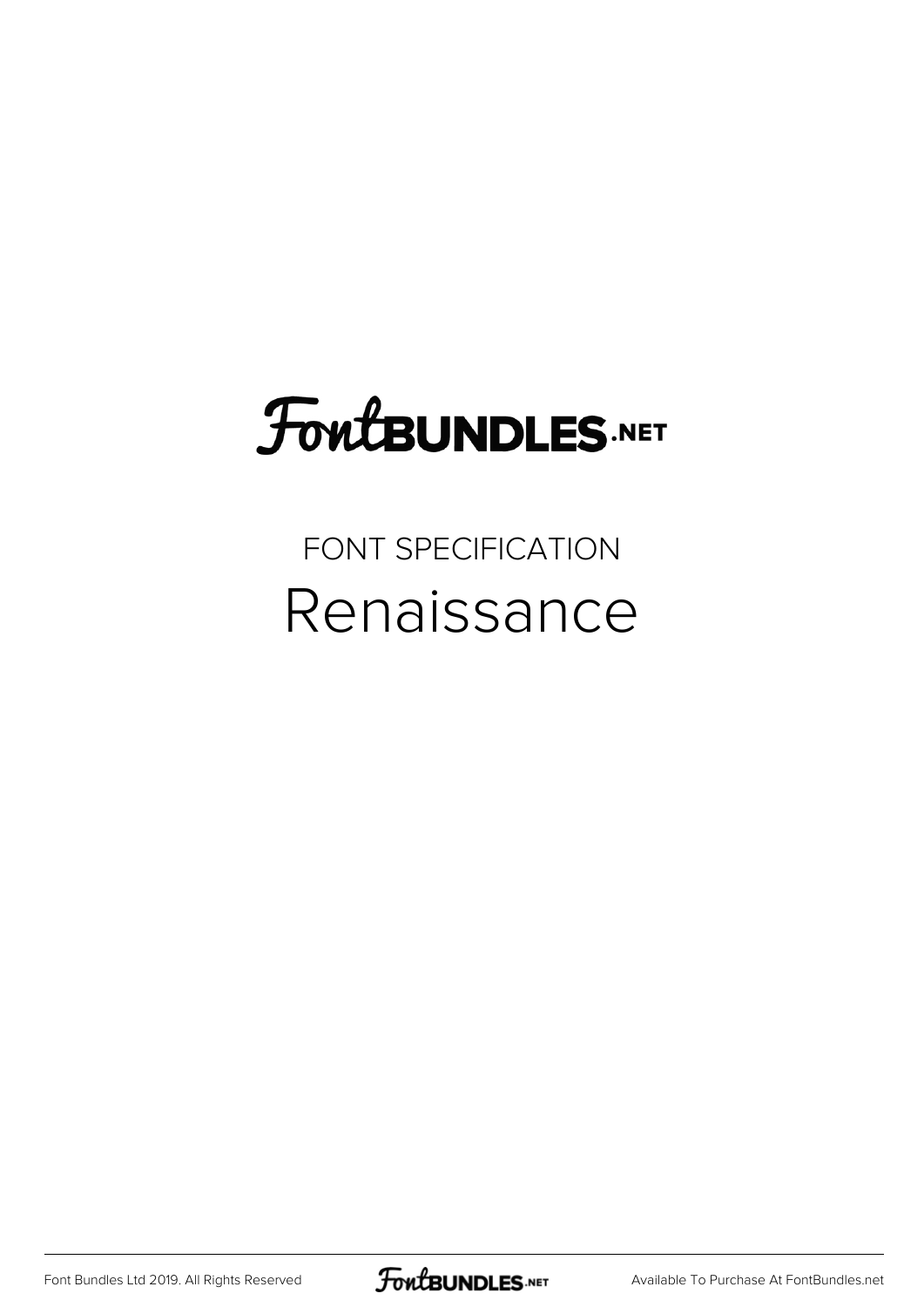## Renaissance - Regular

**Uppercase Characters** 

ABCDEFGHIJKLM NOPORSTUVWXY7

Lowercase Characters

abcdefghijklmnopq rstuvwxyz

**Numbers** 

0123456789

Punctuation and Symbols

 $1"$  # \$ % & ' ( ) \* +  $i \notin E$   $\alpha \nless i$   $S$  "  $\circ$   $\circ$  «  $0 2 3 4 7.$  $10$   $\frac{1}{4}$   $\frac{1}{2}$   $\frac{3}{4}$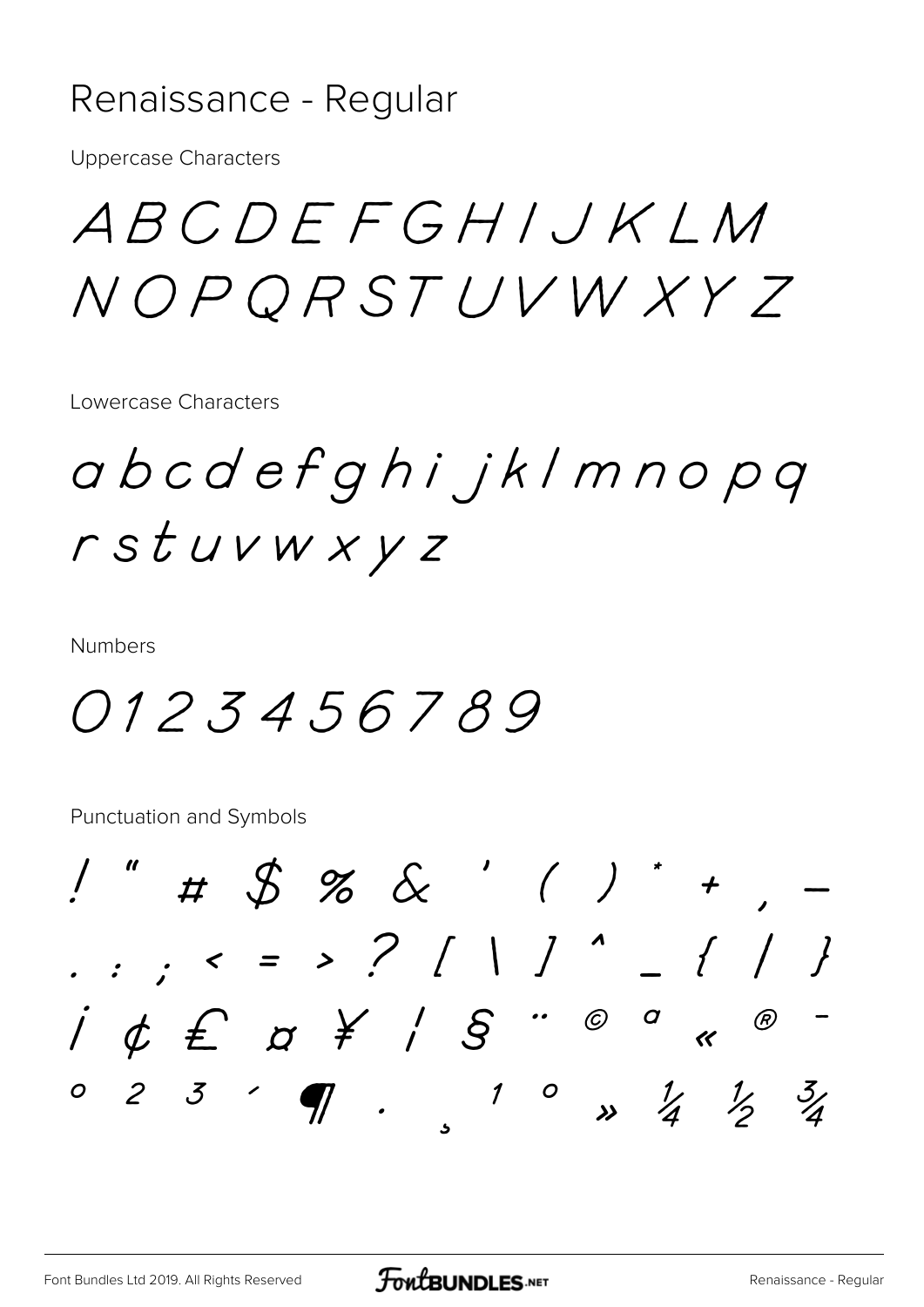À Á Â Ã Ä Å Æ Ç È É Ê Ë Ì Í Î Ï Ð Ñ Ò Ó Ô Õ Ö × Ø Ù Ú  $\hat{U}$   $\ddot{U}$   $\acute{Y}$   $\beta$   $\dot{\beta}$   $\dot{\alpha}$   $\dot{\alpha}$   $\ddot{\alpha}$  $\ddot{\sigma}$  å æ ç è é ê ë ì í î ï ð ñ ò ó ô õ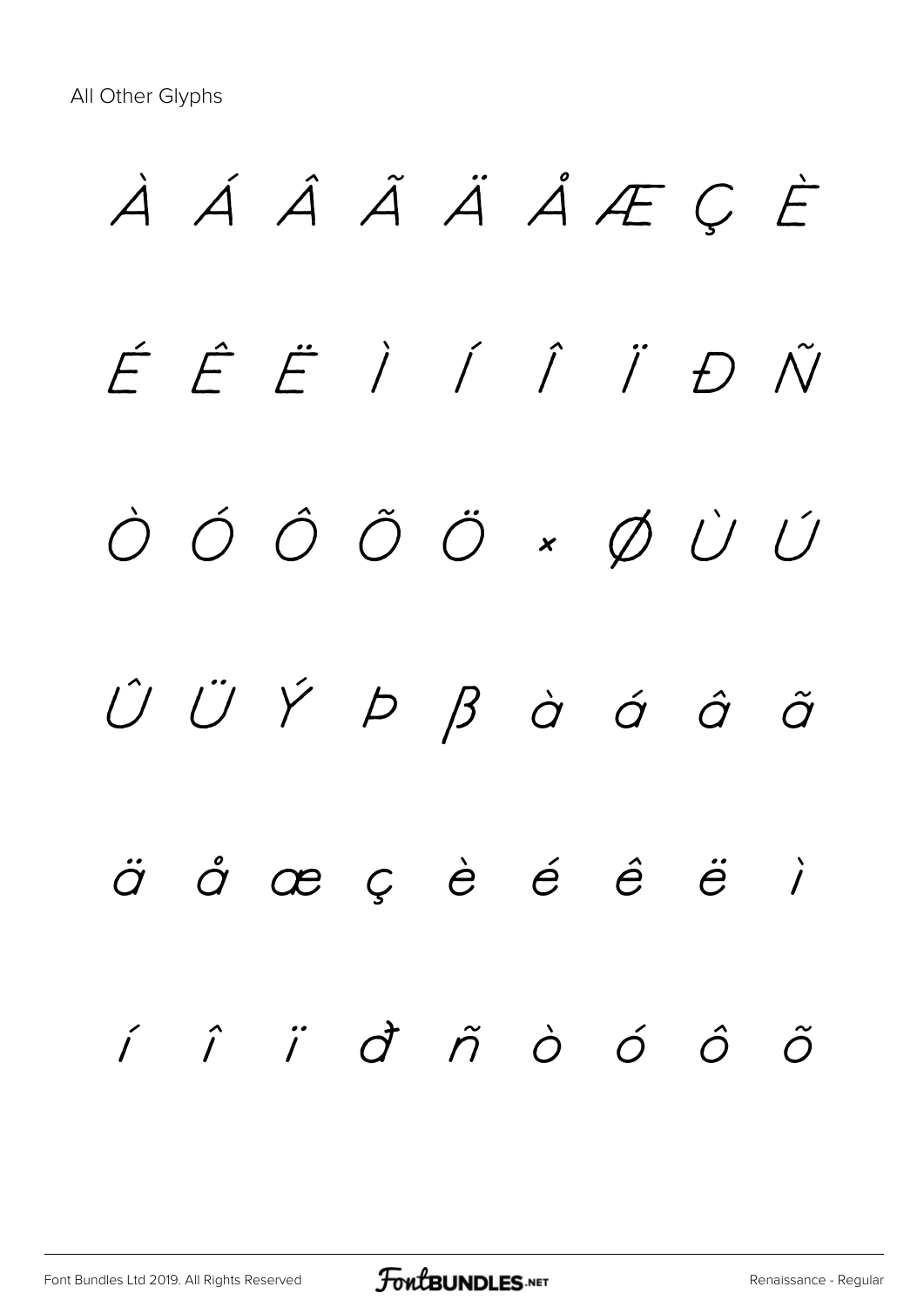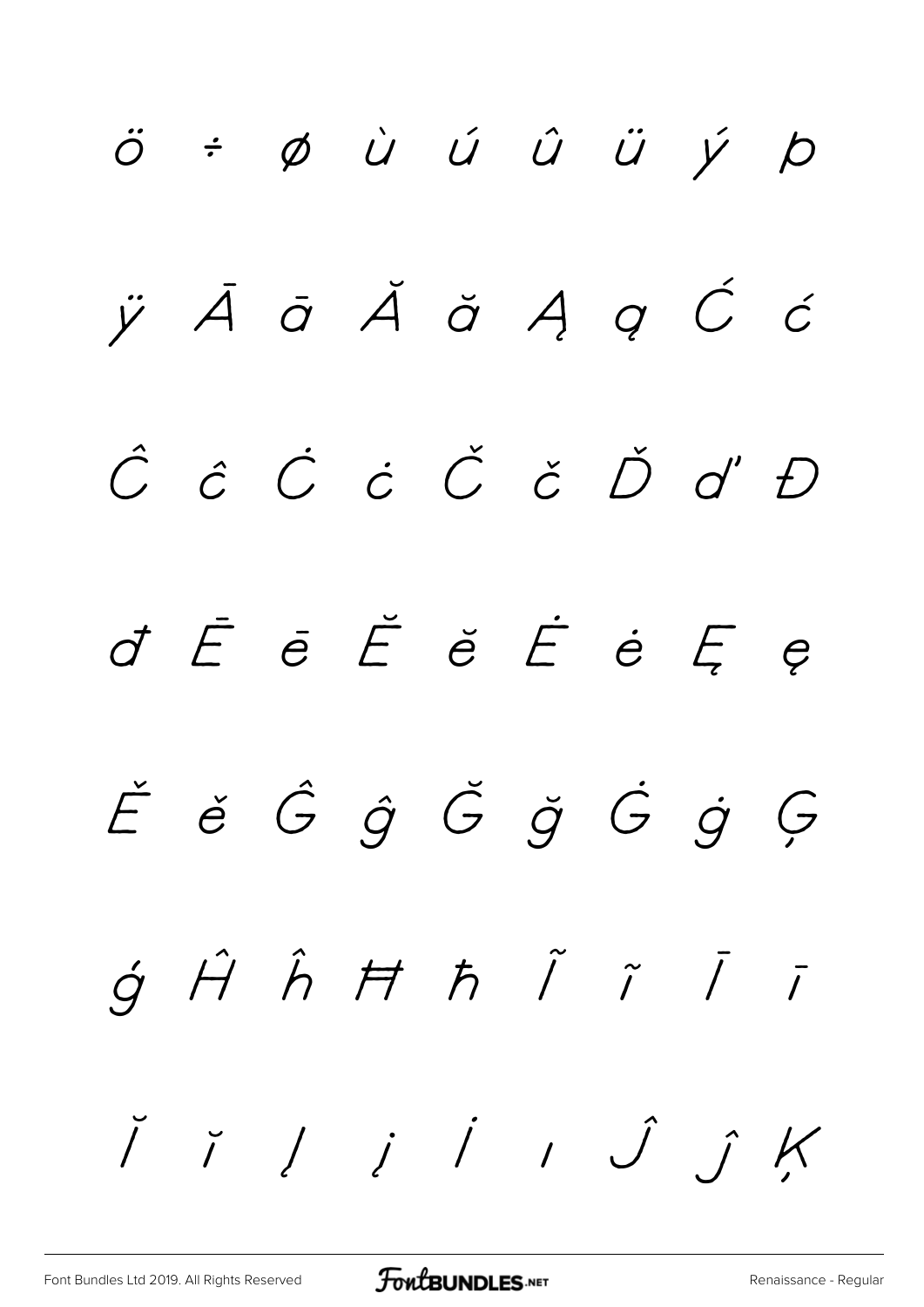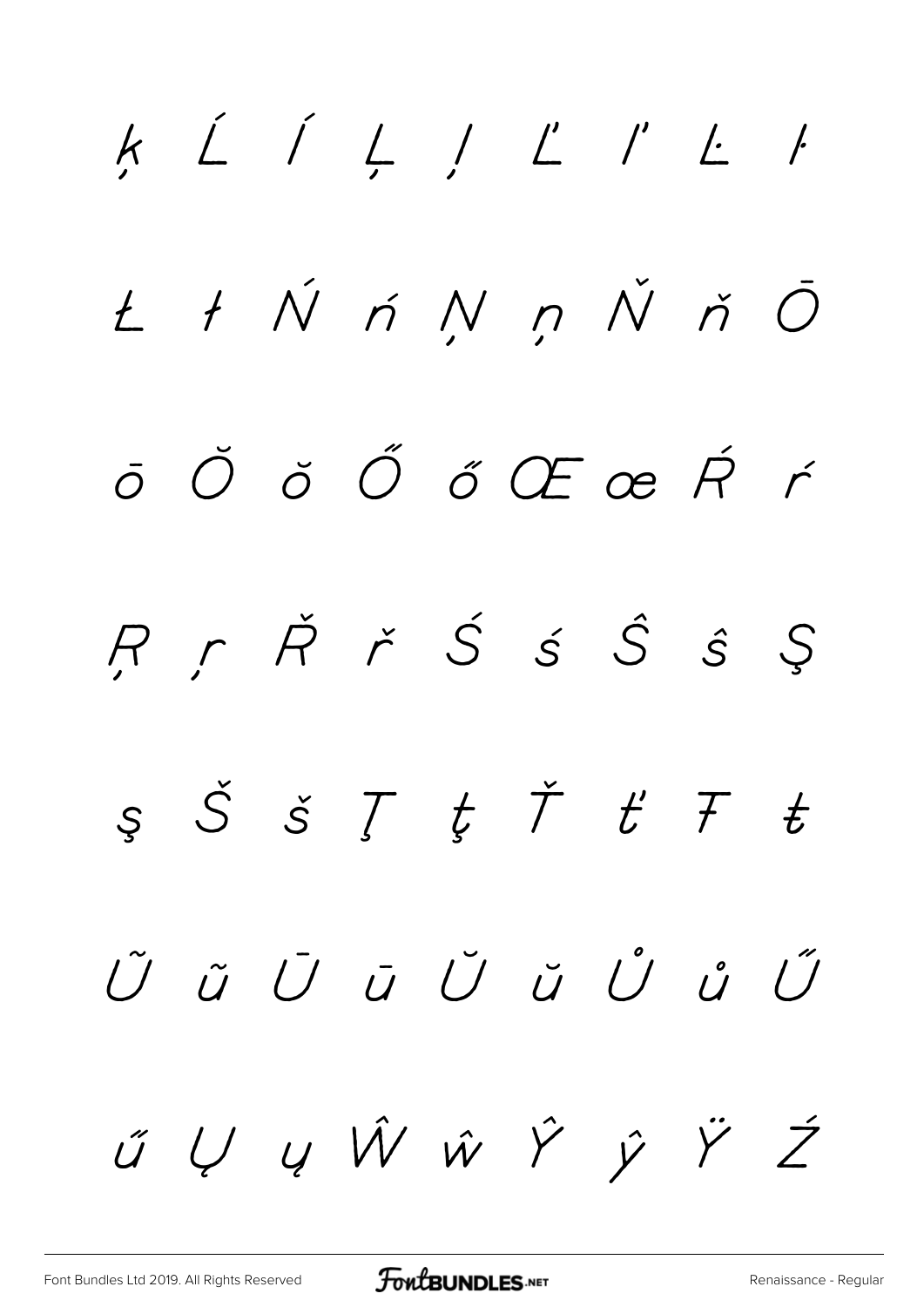ź Ż ż Ž ž Ğ ǧ Ș ș  $\mathcal{F}^{\text{max}}_{\text{max}}$  $\mathcal{T}$  $t$  $\boldsymbol{o}$  $\epsilon$  $\lambda$   $\sim$  $\mathscr{L}$  $\overline{\nu}$ W W  $\boldsymbol{o}$ W Y  $\overline{t}$  $\boldsymbol{\eta}$  $\dot{\mathcal{F}}$  .  $\%$  $\ddot{\phantom{0}}$  $\mathcal{S}$  $\overline{c}$  $\overline{1}$  $3 \text{ } \in \mathbb{C}$   $n^2$   $\frac{1}{2}$  $\int$  $\frac{1}{3}$   $\frac{2}{3}$  $\sqrt{ }$